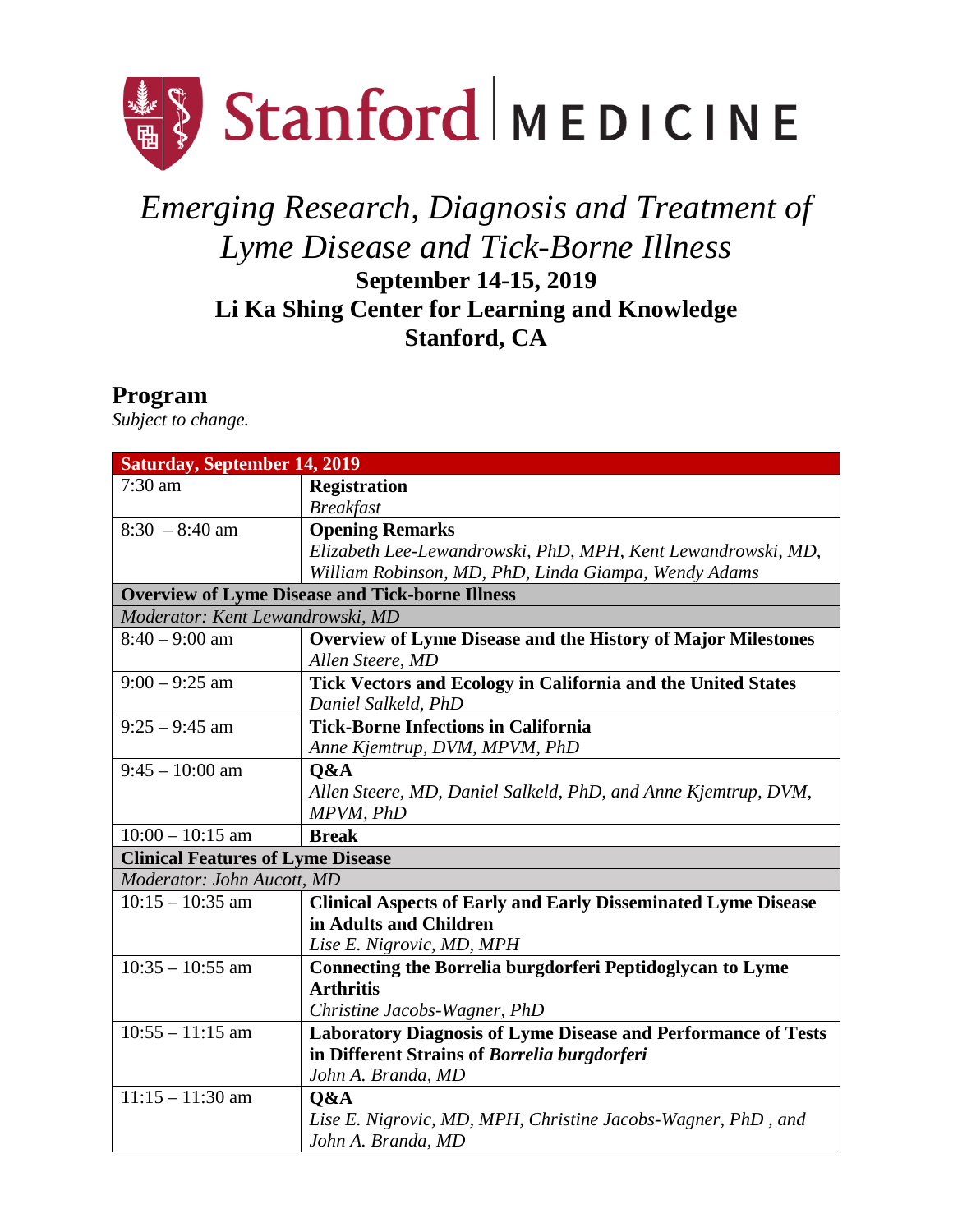| <b>Tick-Borne Illness Other Than Lyme Disease</b>              |                                                                     |  |
|----------------------------------------------------------------|---------------------------------------------------------------------|--|
| Moderator: Bobbi S. Pritt, MD                                  |                                                                     |  |
| $11:30 - 11:55$ am                                             | Clinical Aspects of Other TBI: Borrelia miyamotoi, Borrelia         |  |
|                                                                | mayonii                                                             |  |
|                                                                | Bobbi S. Pritt, MD                                                  |  |
| $11:55$ am $-12:20$ pm                                         | <b>Clinical Aspects of Babesiosis, Anaplasmosis, Ehrlichiosis,</b>  |  |
|                                                                | <b>Bartonellosis</b>                                                |  |
|                                                                | J. Stephen Dumler, MD                                               |  |
| $12:20 - 12:30$ pm                                             | Q&A                                                                 |  |
|                                                                | Bobbi S. Pritt, MD and J. Stephen Dumler, MD                        |  |
| $12:30 - 1:10$ pm                                              | Lunch                                                               |  |
| <b>Emerging Avenues of Diagnostics</b>                         |                                                                     |  |
| Moderator: Charles Chiu, MD, PhD                               |                                                                     |  |
| $1:10 - 1:30$ pm                                               | <b>Genotyping Lyme Pathogen Strains by Deep Sequencing and its</b>  |  |
|                                                                | <b>Potential as a Diagnostic Tool for Tick-Borne Pathogens</b>      |  |
|                                                                | Wei-Gang Qiu, PhD                                                   |  |
| $1:30 - 2:00$ pm                                               | <b>Multiplex Next-generation Sequencing in Identifying Multi-</b>   |  |
|                                                                | pathogens and Emerging Pathogens                                    |  |
|                                                                | Charles Chiu, MD, PhD                                               |  |
| $2:00 - 2:20$ pm                                               | <b>Next-generation Vaccines for Lyme Disease with Outer Surface</b> |  |
|                                                                | Protein C (OspC)                                                    |  |
|                                                                | Richard T. Marconi, PhD                                             |  |
| $2:20 - 2:35$ pm                                               | Q&A                                                                 |  |
|                                                                | Wei-Gang Qiu, PhD, Charles Chiu, MD, PhD, Richard T. Marconi,       |  |
|                                                                | <b>PhD</b>                                                          |  |
| $2:35 - 2:50$ pm                                               | <b>Break</b>                                                        |  |
| <b>Characterization of the Immune Response to Lyme Disease</b> |                                                                     |  |
| Moderator: William Robinson, MD, PhD                           |                                                                     |  |
| $2:50 - 3:10$ pm                                               | <b>Animal Models of Lyme Disease</b>                                |  |
|                                                                | Nicole Baumgarth, DVM, PhD                                          |  |
| $3:10 - 3:30$ pm                                               | <b>Systems Immunology Characterization of Lyme Disease</b>          |  |
|                                                                | Purvesh Khatri, PhD                                                 |  |
| $3:30 - 3:50$ pm                                               | <b>Characterizing the T Cell Responses in Lyme Disease</b>          |  |
|                                                                | Mark Davis, PhD                                                     |  |
| $3:50 - 4:10$ pm                                               | <b>Antibody Responses in Lyme Disease</b>                           |  |
|                                                                | William Robinson, MD, PhD                                           |  |
| $4:10 - 4:25$ pm                                               | Q&A                                                                 |  |
|                                                                | Nicole Baumgarth, DVM, PhD, Purvesh Khatri, PhD, Mark Davis,        |  |
|                                                                | PhD, and William Robinson, MD, PhD                                  |  |
| $4:25$ pm                                                      | <b>Adjourn</b>                                                      |  |